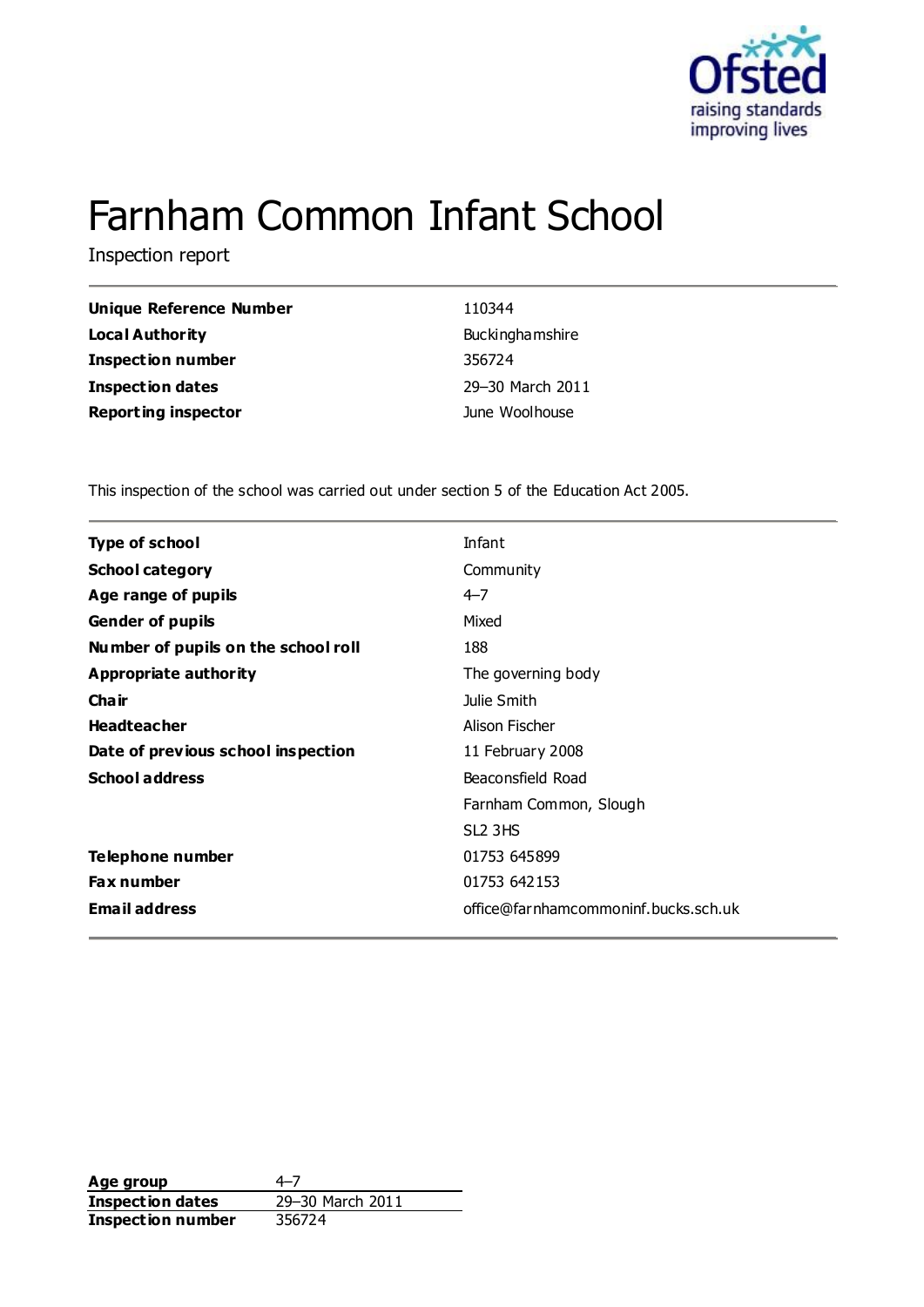The Office for Standards in Education, Children's Services and Skills (Ofsted) regulates and inspects to achieve excellence in the care of children and young people, and in education and skills for learners of all ages. It regulates and inspects childcare and children's social care, and inspects the Children and Family Court Advisory Support Service (Cafcass), schools, colleges, initial teacher training, work-based learning and skills training, adult and community learning, and education and training in prisons and other secure establishments. It assesses council children's services, and inspects services for looked after children, safeguarding and child protection.

Further copies of this report are obtainable from the school. Under the Education Act 2005, the school must provide a copy of this report free of charge to certain categories of people. A charge not exceeding the full cost of reproduction may be made for any other copies supplied.

If you would like a copy of this document in a different format, such as large print or Braille, please telephone 0300 123 4234, or email **[enquiries@ofsted.gov.uk](mailto:enquiries@ofsted.gov.uk)**.

You may copy all or parts of this document for non-commercial educational purposes, as long as you give details of the source and date of publication and do not alter the documentation in any way.

To receive regular email alerts about new publications, including survey reports and school inspection reports, please visit our website and go to 'Subscribe'.

Royal Exchange Buildings St Ann's Square Manchester M2 7LA T: 0300 123 4234 Textphone: 0161 618 8524 E: **[enquiries@ofsted.gov.uk](mailto:enquiries@ofsted.gov.uk)**

W: **[www.ofsted.gov.uk](http://www.ofsted.gov.uk/)**

© Crown copyright 2011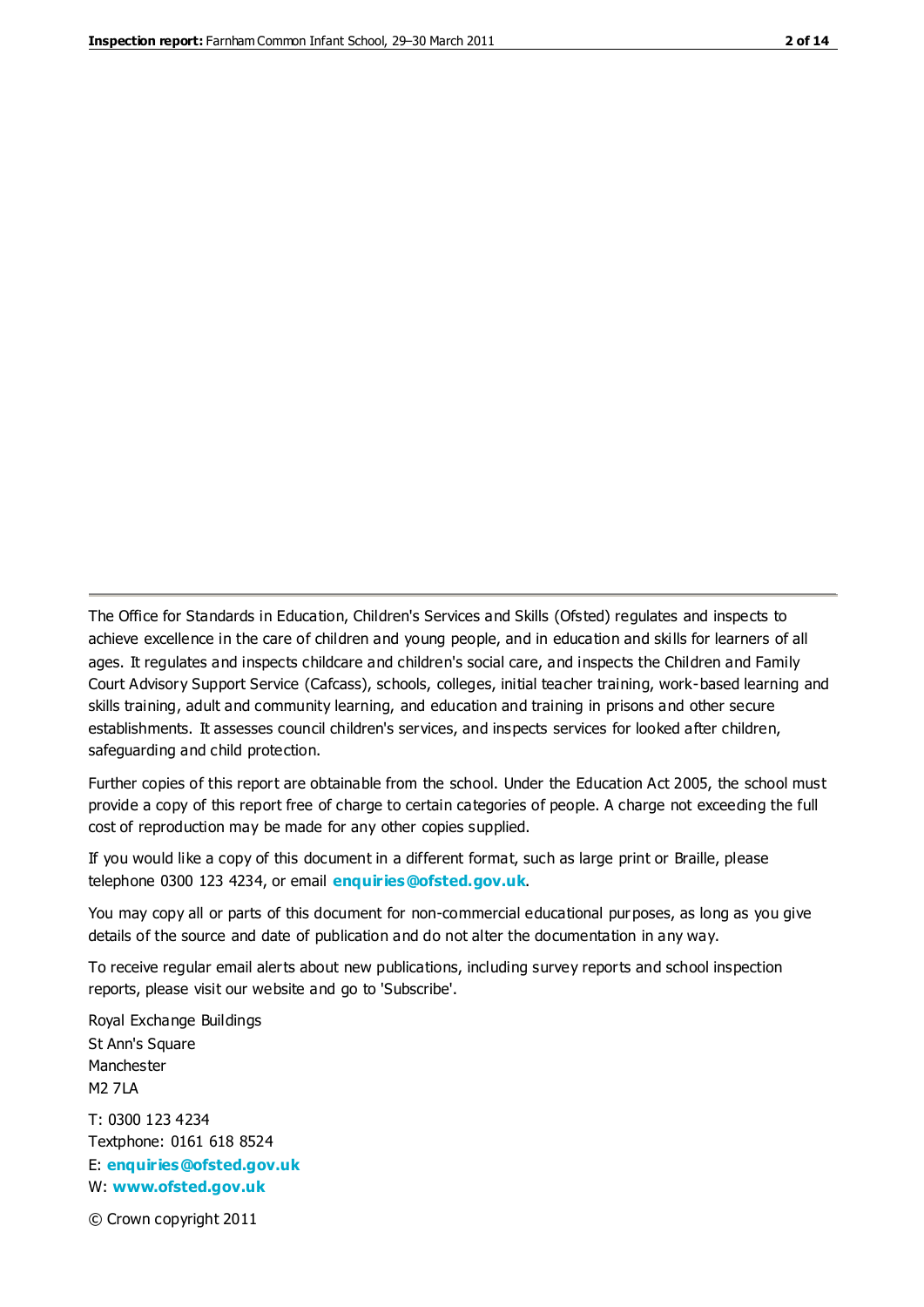### **Introduction**

This inspection was carried out by 3 inspectors. The inspectors visited 12 lessons, observed all six teachers and held meetings with the headteacher, the senior leadership team, teaching staff, members of the governing body and pupils. They observed the school's work and looked at the school development plan, safeguarding documents, school policies, school assessment information, pupils' work and displays. They analysed information from 94 parents' and carers' questionnaires in addition to those from staff.

The inspection team reviewed many aspects of the school's work. It looked in detail at a number of key areas.

- Are planning and teaching consistently good enough to improve pupils' achievement for all groups?
- How well do teachers use assessment in promoting pupils' successful learning?
- How does the school use self-evaluation to improve teaching, lesson planning and to analyse pupils' progress?

### **Information about the school**

Farnham Common is a smaller-than-average infant school. It has six classes, two for each year group from Reception to Year 2. Nursery-age children attend part time in the mornings. The proportion of pupils known to be eligible for free school meals is well below average. The proportion of pupils with special educational needs and/or disabilities is below average; their needs include moderate learning difficulties, speech, language and communication, and emotional, social and behavioural difficulties. Around 37% of pupils come from minority ethnic backgrounds. The school holds Healthy Schools status, silver Eco and bronze IT awards. It has received the Royal Horticultural Society school gardening award.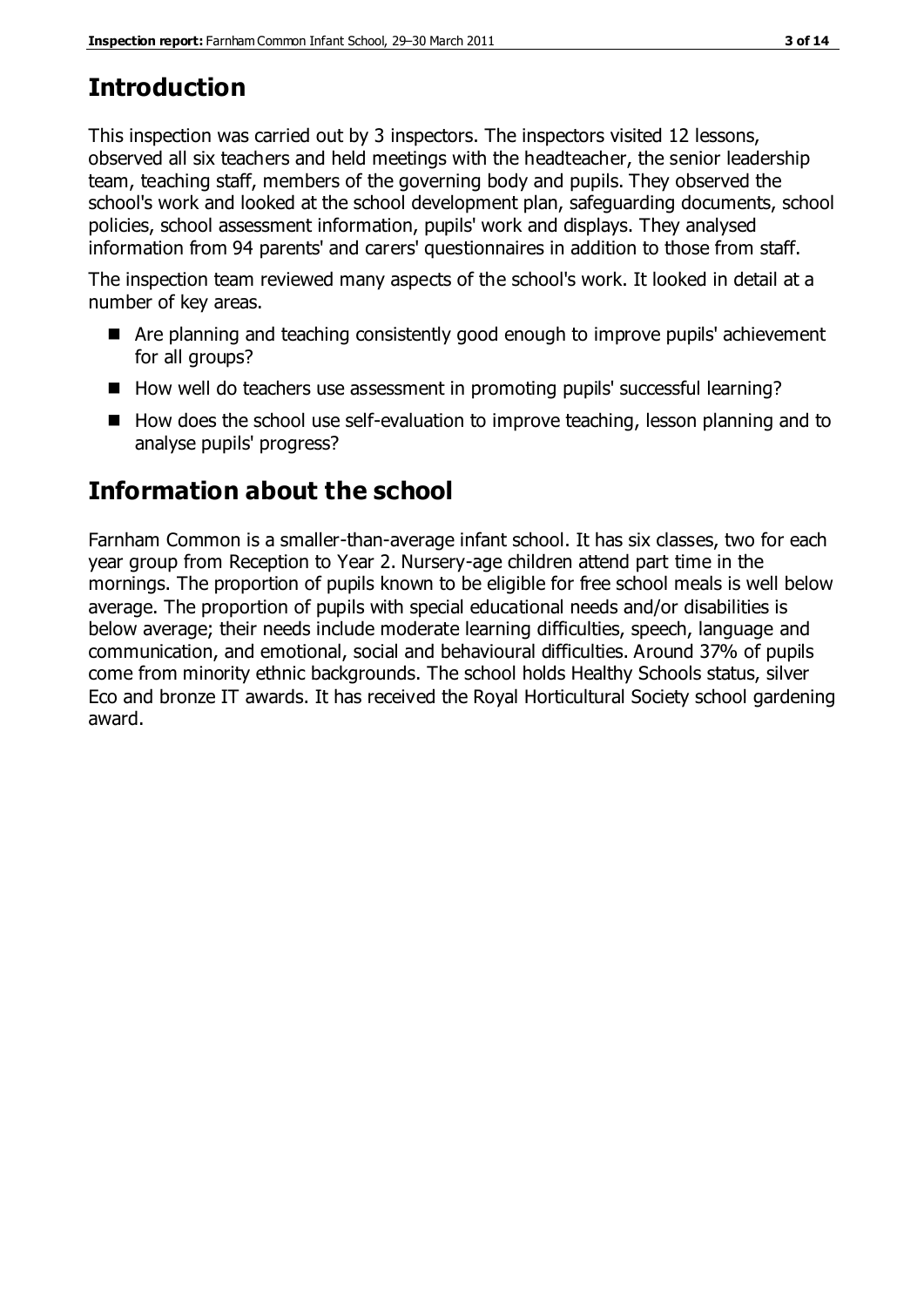#### **Inspection judgements**

| Overall effectiveness: how good is the school? |  |
|------------------------------------------------|--|
|                                                |  |

#### **The school's capacity for sustained improvement 2**

#### **Main findings**

Farnham Common is a good school. It has several outstanding features which contribute to pupils' continuing high attainment in reading, writing and mathematics. Children get an excellent start to their education in the Early Years Foundation Stage which has been further developed since the last inspection. This is due to the headteacher's passion for and deep understanding of how young children learn and thrive. In a very short time, under her enthusiastic leadership, the extensive woodland in the school grounds has been developed to promote a 'Forest School' where children learn very successfully in a natural, outdoors setting. She is supported ably by an enthusiastic and committed team of leaders who, between them, are tailoring the already good curriculum to enable all pupils to benefit from these exceptional educational opportunities. Parents and carers are as enthusiastic about the school as are their children. One parent or carer put it this way: 'The atmosphere at this school is happy and cheerful. This starts with the headteacher and spreads throughout the children and to the parents.' Another one said: 'Forest School is fabulous. I hope it continues. The more interactive learning suits my child.' As a result, pupils behave excellently. They also have an outstanding understanding of how to stay healthy.

Members of the governing body understand how well pupils achieve and know accurately the school's strengths and weaknesses. Many staff have benefited from expert professional development activities through outstanding partnerships with a range of providers. Self-evaluation judgements of pupils' learning are accurate and the senior leaders, as a team, are increasingly involved in tracking progress. These elements combine effectively to ensure the school has a good capacity for further improvement and consolidation of exciting developments. The headteacher is working on a more distributive leadership structure with responsibilities for all staff but it is too early to see the full impact of this initiative.

Pupils have above-average skills when they start in Year 1. They achieve well by the time they move to the junior school and reach well above average levels of attainment. Pupils with special educational needs and/or disabilities and those pupils who speak English as an additional language also achieve well. Pupils' behaviour and attitudes to being healthy are outstanding. They apply their literacy, numeracy and information and communication technology skills exceptionally well when they collaborate in teams and this adds significantly to their enjoyment of learning and prepares them well for their next schools. They contribute to charities and take a very active role in preserving the environment through recycling and walking to school.

At present there is some variation in the generally good quality of teaching. Occasionally, some groups of pupils do not always make the progress of which they are capable. Planned tasks suit the needs of most pupils but are insufficiently challenging for the more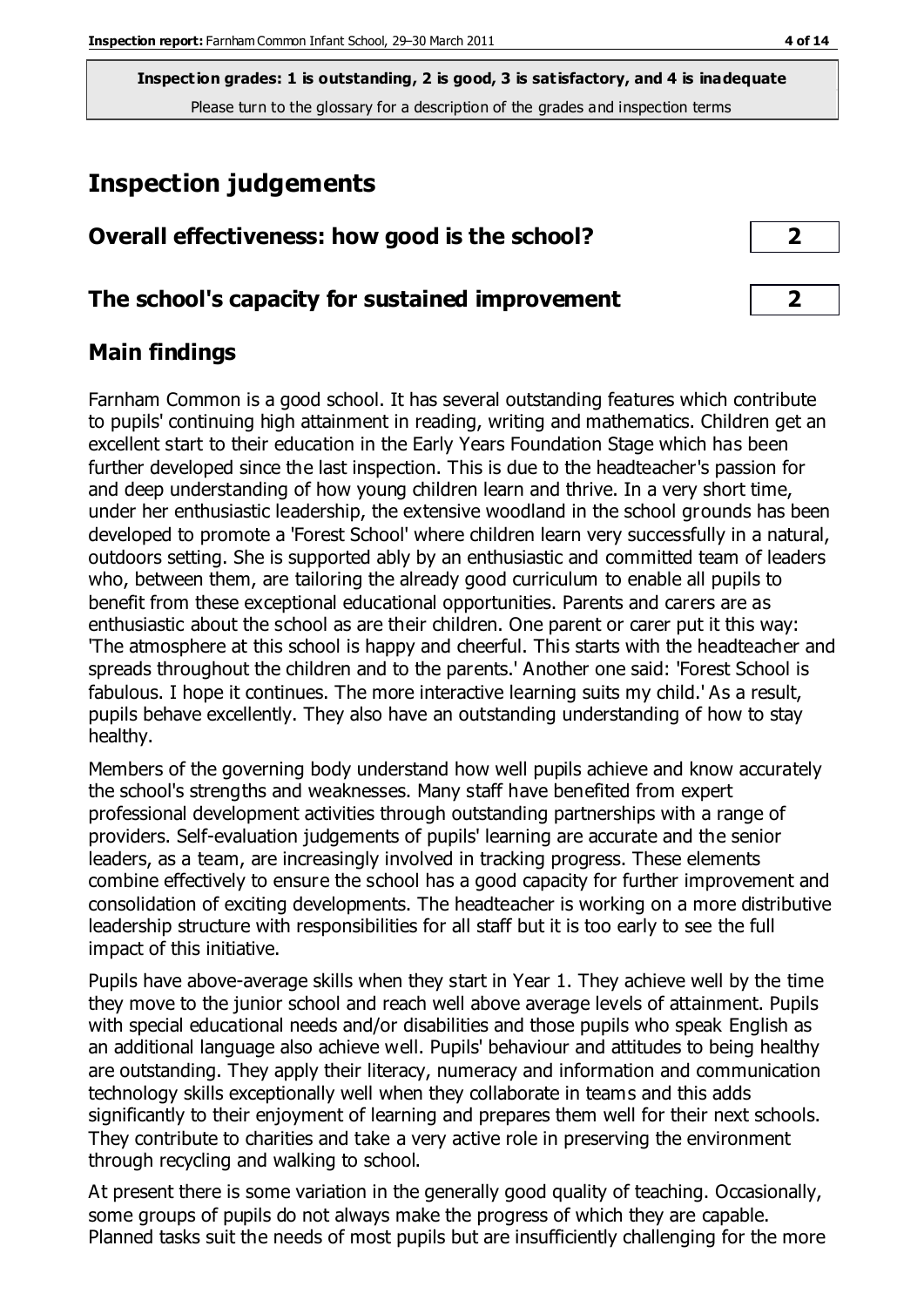able or sometimes too difficult for those pupils with special educational needs and/or disabilities. The learning needs of boys have been addressed very well through Forest School provision, new teaching practices for writing and a curriculum based on first-hand experiences in the Early Years Foundation Stage. Such planned experiences are now extending into Years 1 and 2. Pupils are well cared for and confident about who to consult if there is a problem. Safeguarding procedures are good and the governing body systematically monitors all aspects of health and safety. The school is a welcoming and harmonious place to learn, reflecting the cohesive school community and outstanding links with parents and carers. There is no discrimination and the school's vigilance regarding equality of opportunity means all pupils have access to whatever the school offers.

#### **What does the school need to do to improve further?**

- Increase the consistency and quality of teaching to that of the best by:
	- $\overline{a}$  ensuring teachers' planning matches the needs of all groups across the ability range
	- $-$  ensuring all teaching fosters the school's handwriting policy to teach joined-up writing.
- Further develop teachers' understanding of their roles as leaders of learning both in classrooms and when they have responsibility for curriculum subject areas.

#### **Outcomes for individuals and groups of pupils 1**

Pupils make good progress in lessons and attain highly in reading, writing and mathematics. This is clearly demonstrated in the work they record in books, in a range of displays and in the enthusiasm with which they discuss their learning. Pupils have increased the fluency and creativity of their writing through improved teaching resulting from expert professional development activities. Pupils produce high quality writing because they know how to plan their stories and are also encouraged to discuss their ideas with each other first. In a particularly effective Year 2 lesson pupils wrote lively stories and had fun illustrating them with carefully-crafted illustrations. They skilfully checked at the end of the session whether they had included all the features of a good story by using well-organised prompts. They succeed because they talk a lot and are encouraged to revise and expand their ideas with each other or adults. Pupils with special educational needs and/or disabilities and those who speak English as an additional language also make good progress because teaching assistants provide extra support to individuals or small groups. Pupils are also well equipped to write accurately because they practise their letter sounds daily and can link them to their spellings. Older pupils present their work well and most join up their writing. However, there is some inconsistency across the school because expectations vary about how handwriting is taught and developed. Pupils are fluent readers because they receive systematic teaching about letters and the sounds they make. All pupils participated enthusiastically in well-planned science-week activities. Year 1 pupils enjoyed first-hand experiences such as when exploring methods to produce energy to blow up large balloons. They enjoy learning because they apply their literacy, numeracy and problem-solving skills to real-life situations especially at Forest School. Here, all pupils have time to reflect and experiment, work in teams and benefit from a very healthy outdoor learning environment. The impact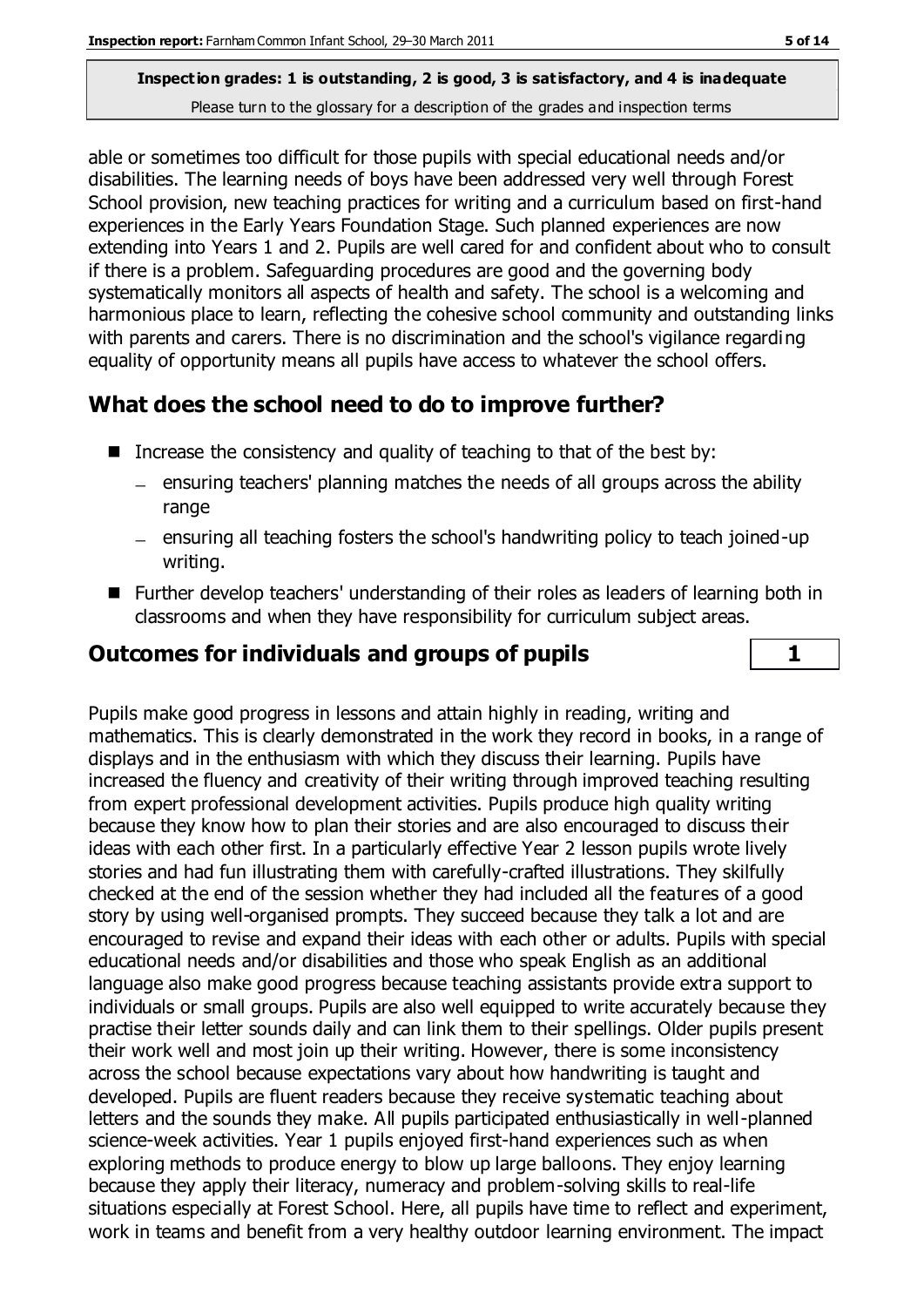on their spiritual, moral, social and cultural development, which is good, is increasingly more effective. Attendance is above average and improving after a concerted effort to persuade parents and carers not to take their children out of school in term time.

These are the grades for pupils' outcomes

| Pupils' achievement and the extent to which they enjoy their learning                                                     | 1.             |
|---------------------------------------------------------------------------------------------------------------------------|----------------|
| Taking into account:<br>Pupils' attainment <sup>1</sup>                                                                   |                |
| The quality of pupils' learning and their progress                                                                        | $\mathcal{P}$  |
| The quality of learning for pupils with special educational needs and/or disabilities<br>and their progress               | $\mathcal{P}$  |
| The extent to which pupils feel safe                                                                                      | $\overline{2}$ |
| Pupils' behaviour                                                                                                         | 1              |
| The extent to which pupils adopt healthy lifestyles                                                                       | 1.             |
| The extent to which pupils contribute to the school and wider community                                                   | 2              |
| The extent to which pupils develop workplace and other skills that will contribute to<br>their future economic well-being | 1              |
| Taking into account:<br>Pupils' attendance <sup>1</sup>                                                                   | 2              |
| The extent of pupils' spiritual, moral, social and cultural development                                                   | 2              |

<sup>1</sup> The grades for attainment and attendance are: 1 is high; 2 is above average; 3 is broadly average; and 4 is low

#### **How effective is the provision?**

In most lessons pupils are fully involved in their learning because they are planned well and address the full range of ability. Outstanding teaching at times results in highly motivated pupils, enthused by the tasks they are completing and able to get on independently because they are expected to concentrate and finish their work. Teachers give pupils opportunities to share ideas and test their understanding by talking in pairs. In the best lessons interactive whiteboards are used exceptionally well to display how pupils can check their own progress. In turn, this independence means that the pace is brisk and pupils can get on with their work in their own style. Teaching assistants are well deployed to small groups who need further help and are then able to make good progress. Teachers have excellent relationships with their pupils who know everyone is included and treated fairly. Excellent behaviour follows as a result. When teachers do not plan different tasks for different levels of ability, pupils make slower progress and more-able pupils do not achieve as well as they should. In addition, progress is hampered if pupils are not expected to check their work against the targets set for the end of the lesson. Pupils' progress is assessed accurately each half term. Teachers are increasingly more skilled in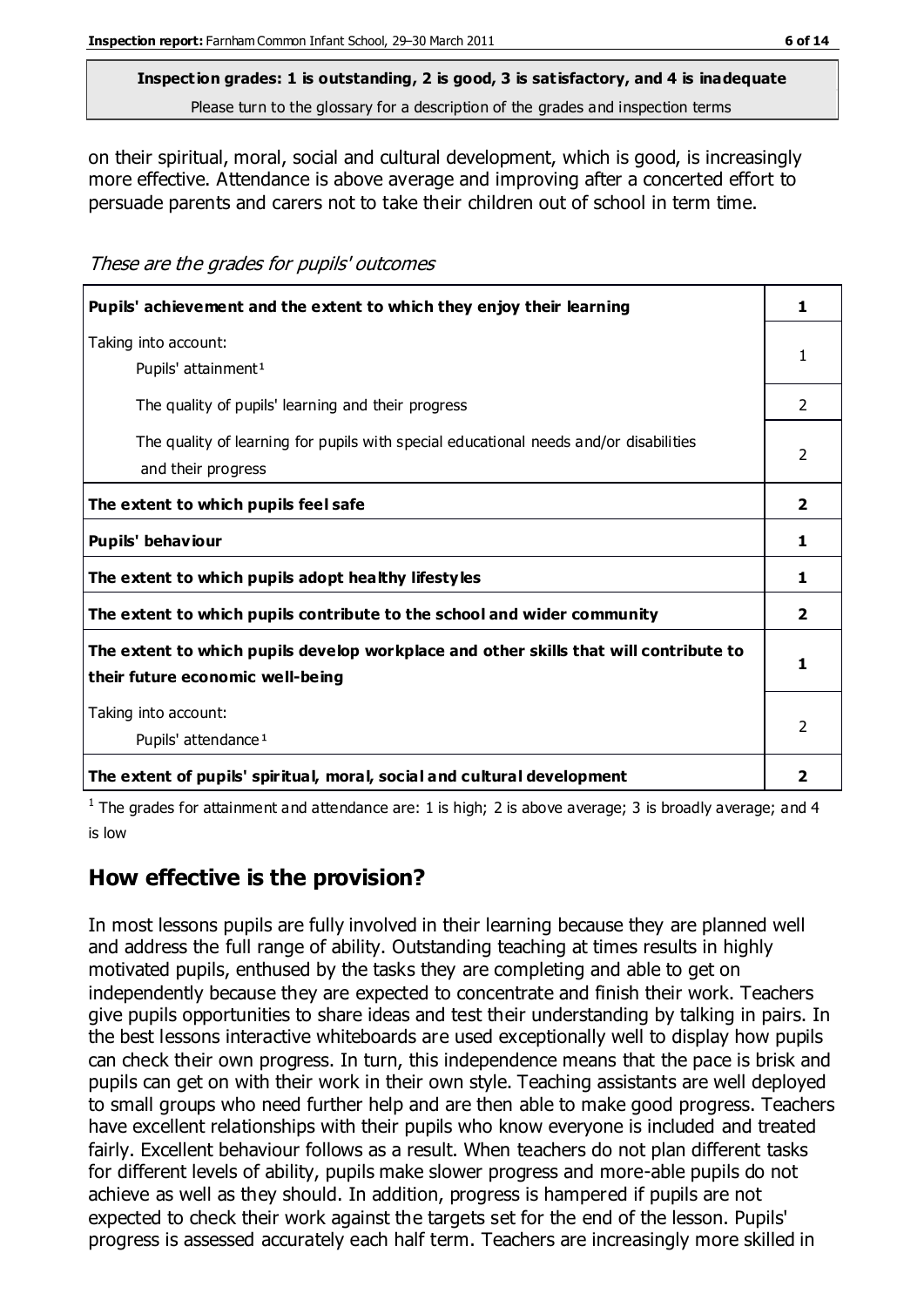identifying gaps in learning and individual support is quickly provided to ensure that no pupil falls behind. The Forest School is used effectively for pupils who speak English as an additional language. They gain confidence from opportunities to practise language structures in real-life, natural situations which stand them in good stead back in the classroom. At present handwriting is not systematically taught or modelled by all teachers, resulting in presentation of variable quality.

The curriculum effectively meets the needs of pupils because it is broad, practical and involves them at the planning stage. Increasingly pupils learn through themes where a number of subjects are combined to bring coherence to learning. Extra-curricular activities are very popular and outstanding partnerships for sport and the environment contribute to pupils' often excellent personal development. Provision to promote healthy lifestyles and an understanding of the environment is reflected in a number of awards gained by the school.

Care, guidance and support have some particularly strong features in promoting pupils' pastoral care. Systems are in place to guarantee smooth transitions into school and on to the junior school resulting in pupils settling quickly and making good, all-round progress. Planning for pupils with specific language or behavioural and emotional needs is good. Staff know more precisely pupils' levels of attainment and rates of progress as a result of more rigorous tracking and assessment procedures. Pupils say they feel safe and cared for and this is strongly endorsed by parents and carers. External support is very well managed and partnerships with local authority services, external consultants and other schools contribute very well to pupils' personal, social and emotional development.

| The quality of teaching                                                                                    |  |
|------------------------------------------------------------------------------------------------------------|--|
| Taking into account:<br>The use of assessment to support learning                                          |  |
| The extent to which the curriculum meets pupils' needs, including, where relevant,<br>through partnerships |  |
| The effectiveness of care, guidance and support                                                            |  |

These are the grades for the quality of provision

#### **How effective are leadership and management?**

The headteacher has set her mark on the school and established a learning culture with pupils and staff at its centre. There is a strong belief, shared increasingly by staff, that children learn best when they do things for themselves. She is well on the way to persuading adults that this approach applies to them as well. Staff are enthusiastic and have taken on board a number of procedures that have enhanced provision, for example, a more creative curriculum and rigorous assessment of pupils' progress. Staff feel very involved, although not all are skilled yet in promoting their subject expertise through the school or in monitoring the work of others. Members of the governing body receive good quality information which now means they know how to support staff in school improvement. They are fully involved in school development planning and self-evaluation procedures and scrutinise pupils' progress to ensure there is no discrimination and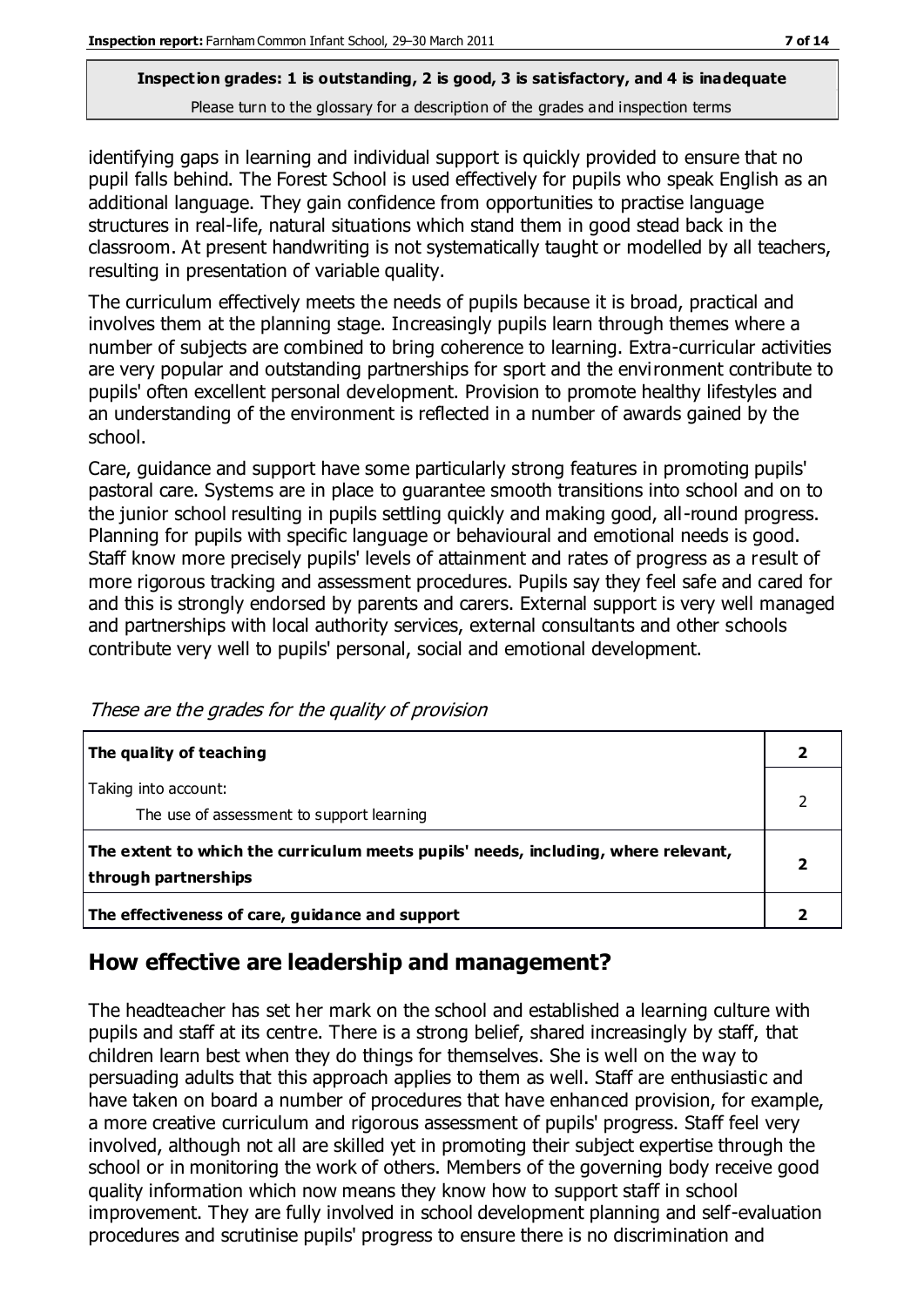## **Inspection grades: 1 is outstanding, 2 is good, 3 is satisfactory, and 4 is inadequate**

Please turn to the glossary for a description of the grades and inspection terms

everyone has an equal chance to do well. Safeguarding systems are fully up to date and all appropriate training for staff and the governing body is in place. Community cohesion is promoted well locally, nationally and globally and pupils are becoming more aware of how other communities live, for example through links to a Kenyan school. The school is a cohesive community where differences are valued and celebrated given pupils' different ethnic backgrounds.

These are the grades for leadership and management

| The effectiveness of leadership and management in embedding ambition and driving<br>improvement                                                                  | 2                       |
|------------------------------------------------------------------------------------------------------------------------------------------------------------------|-------------------------|
| Taking into account:<br>The leadership and management of teaching and learning                                                                                   | 2                       |
| The effectiveness of the governing body in challenging and supporting the<br>school so that weaknesses are tackled decisively and statutory responsibilities met | 2                       |
| The effectiveness of the school's engagement with parents and carers                                                                                             | 1                       |
| The effectiveness of partnerships in promoting learning and well-being                                                                                           | 1                       |
| The effectiveness with which the school promotes equality of opportunity and tackles<br>discrimination                                                           | $\overline{\mathbf{2}}$ |
| The effectiveness of safeguarding procedures                                                                                                                     | $\overline{2}$          |
| The effectiveness with which the school promotes community cohesion                                                                                              | $\mathbf{2}$            |
| The effectiveness with which the school deploys resources to achieve value for money                                                                             | 2                       |

#### **Early Years Foundation Stage**

Children have a wonderful start to their early educational experiences. They thrive because the headteacher has promoted a deep and informed understanding about how young children learn and develop. She is supported ably by an equally committed Early Years Foundation Stage leader. Children benefit from a magnificent wooded area which provides them with a Forest school in which they have space, freedom and challenge to explore and learn first hand what goes on in the natural world. Trained teaching assistants support their enquiry and curiosity very well with sensitive questioning and support so that all children are challenged further to reflect on what they are doing. For example, one boy tied up a branch with rope pretending that it was his dog and then went off into the trees for a walk. When he returned he tied his 'dog' to a tree to stop him running away. Children develop problem-solving skills very quickly in this environment and transfer them to indoor learning. The six areas of learning are reflected in well-thought-out activities in classrooms and outside. Children demonstrate high levels of cooperation and behaviour is exemplary. They have a lot of fun, share their equipment and talk about, explain and question what they are involved in. They gain a very good understanding of their numbers, letters and the sounds they make through direct teaching. Consequently, they make outstanding progress and achieve skills and understanding well above those expected of children at the end of the Early Years Foundation Stage. This includes children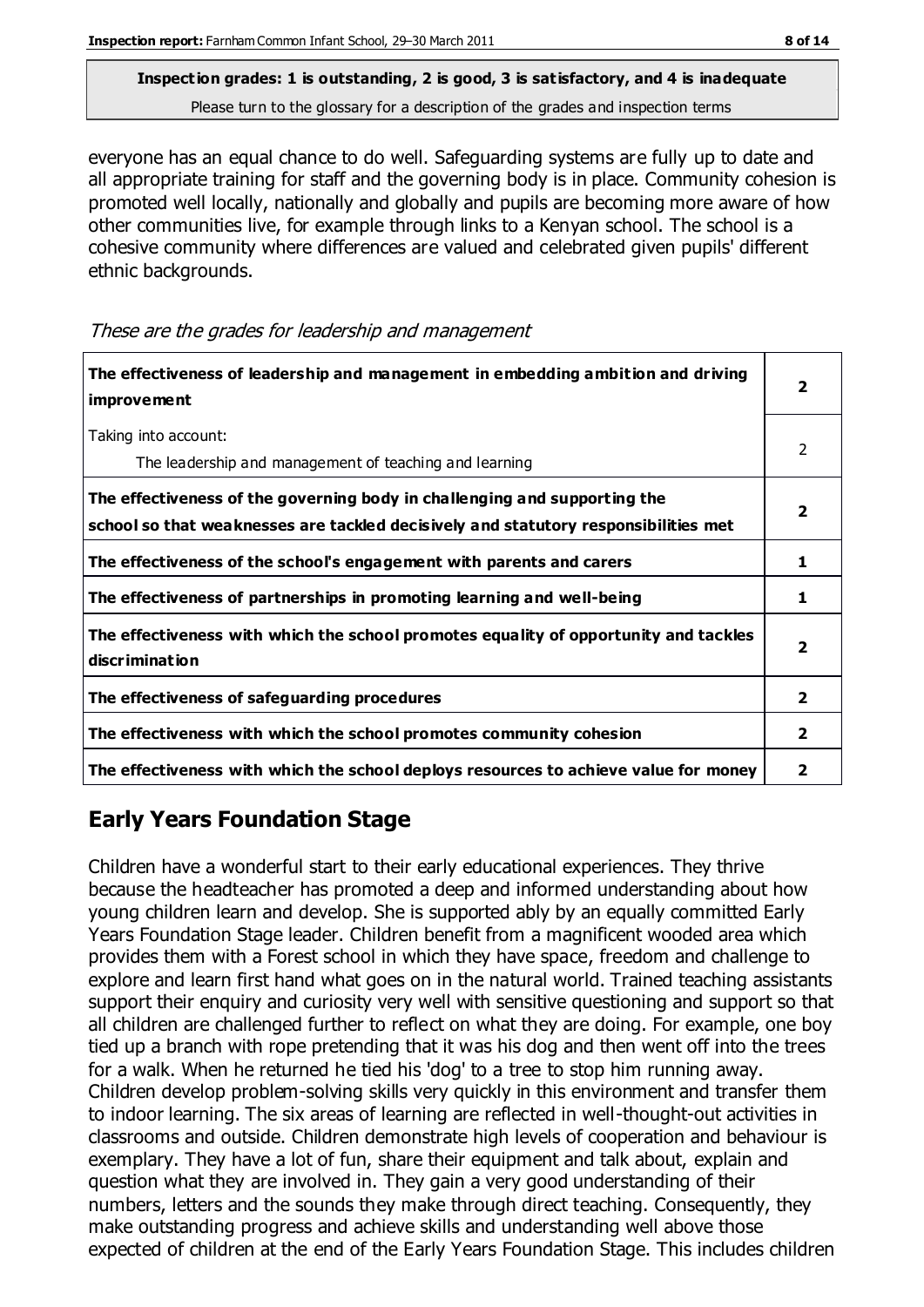with special educational needs and/or disabilities and those who speak English as an additional language. Provision is well organised and resources are attractive. Adults show high levels of care and support and all welfare arrangements, including safeguarding, are fully in place. Children's progress is assessed accurately and regularly so that next steps in learning are appropriate and ensure that excellent rates of progress are maintained. Parents and carers are fully involved in their children's learning and receive excellent evidence in records of what their children have achieved.

#### These are the grades for the Early Years Foundation Stage

| Overall effectiveness of the Early Years Foundation Stage                             |  |
|---------------------------------------------------------------------------------------|--|
| Taking into account:<br>Outcomes for children in the Early Years Foundation Stage     |  |
| The quality of provision in the Early Years Foundation Stage                          |  |
| The effectiveness of leadership and management of the Early Years Foundation<br>Stage |  |

#### **Views of parents and carers**

The proportion of parents and carers who responded to the Ofsted questionnaire was above average. Views were very positive. The vast majority of parents and carers agree that their children enjoy school, and felt that the school keeps their children safe. Inspectors investigated two concerns raised by individual parents and carers concerning safety and how well the school supports parents and carers to help their children to learn, but evidence gathered indicates these aspects of provision to be good.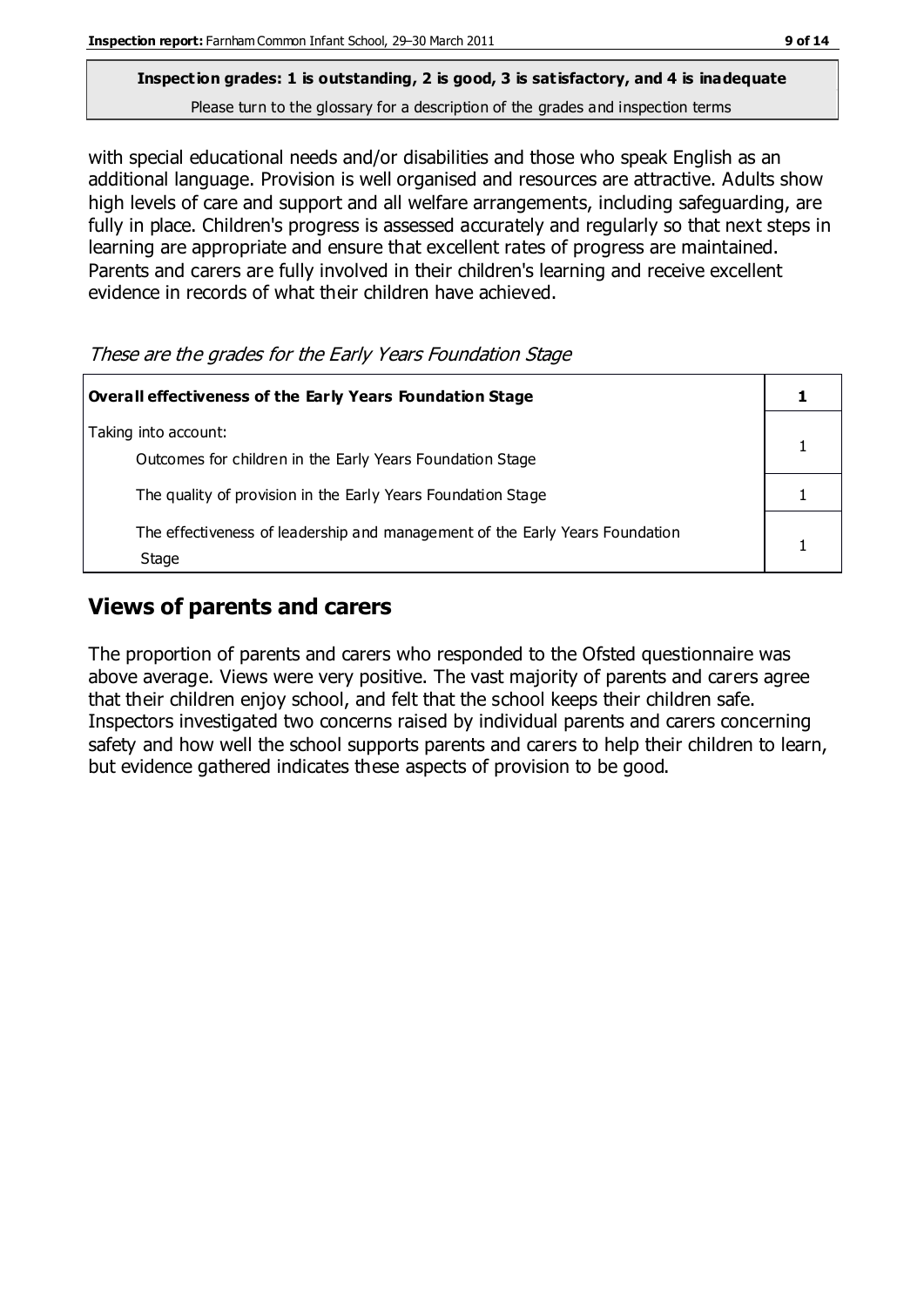#### **Responses from parents and carers to Ofsted's questionnaire**

Ofsted invited all the registered parents and carers of pupils registered at Farnham Common Infant School to complete a questionnaire about their views of the school.

In the questionnaire, parents and carers were asked to record how strongly they agreed with 13 statements about the school.

The inspection team received 94 completed questionnaires by the end of the on-site inspection. In total, there are 188 pupils registered at the school.

| <b>Statements</b>                                                                                                                                                                                                                                       | <b>Strongly</b><br>agree |               | Agree        |               | <b>Disagree</b> |               | <b>Strongly</b><br>disagree |               |
|---------------------------------------------------------------------------------------------------------------------------------------------------------------------------------------------------------------------------------------------------------|--------------------------|---------------|--------------|---------------|-----------------|---------------|-----------------------------|---------------|
|                                                                                                                                                                                                                                                         | <b>Total</b>             | $\frac{1}{2}$ | <b>Total</b> | $\frac{1}{2}$ | <b>Total</b>    | $\frac{0}{0}$ | <b>Total</b>                | $\frac{0}{0}$ |
| My child enjoys school                                                                                                                                                                                                                                  | 78                       | 83            | 16           | 17            | 0               | $\mathbf 0$   | $\mathbf 0$                 | $\mathbf 0$   |
| The school keeps my child<br>safe                                                                                                                                                                                                                       | 81                       | 86            | 12           | 13            | $\mathbf{1}$    | $\mathbf{1}$  | $\mathbf 0$                 | $\mathbf 0$   |
| My school informs me about<br>my child's progress                                                                                                                                                                                                       | 64                       | 68            | 28           | 30            | 0               | $\mathbf{0}$  | $\mathbf 0$                 | $\mathbf 0$   |
| My child is making enough<br>progress at this school                                                                                                                                                                                                    | 62                       | 66            | 32           | 34            | 0               | $\mathbf 0$   | $\mathbf 0$                 | $\mathbf 0$   |
| The teaching is good at this<br>school                                                                                                                                                                                                                  | 73                       | 78            | 21           | 22            | 0               | 0             | 0                           | $\mathbf 0$   |
| The school helps me to<br>support my child's learning                                                                                                                                                                                                   | 74                       | 79            | 23           | 29            | $\mathbf{1}$    | 1             | $\mathbf 0$                 | $\mathbf 0$   |
| The school helps my child to<br>have a healthy lifestyle                                                                                                                                                                                                | 76                       | 81            | 17           | 18            | 0               | $\mathbf 0$   | $\mathbf 0$                 | $\mathbf 0$   |
| The school makes sure that<br>my child is well prepared for<br>the future (for example<br>changing year group,<br>changing school, and for<br>children who are finishing<br>school, entering further or<br>higher education, or entering<br>employment) | 56                       | 60            | 26           | 28            | $\mathbf 0$     | $\mathbf 0$   | $\mathbf 0$                 | $\mathbf 0$   |
| The school meets my child's<br>particular needs                                                                                                                                                                                                         | 69                       | 73            | 25           | 27            | 0               | $\mathbf 0$   | $\mathbf 0$                 | $\mathbf 0$   |
| The school deals effectively<br>with unacceptable behaviour                                                                                                                                                                                             | 59                       | 63            | 31           | 33            | 0               | $\mathbf 0$   | $\mathbf 0$                 | $\mathbf 0$   |
| The school takes account of<br>my suggestions and concerns                                                                                                                                                                                              | 69                       | 73            | 21           | 22            | $\mathbf{0}$    | $\mathbf{0}$  | $\mathbf 0$                 | $\mathbf{0}$  |
| The school is led and<br>managed effectively                                                                                                                                                                                                            | 80                       | 85            | 13           | 14            | $\pmb{0}$       | $\mathbf 0$   | $\mathbf 0$                 | $\mathbf 0$   |
| Overall, I am happy with my<br>child's experience at this<br>school                                                                                                                                                                                     | 83                       | 88            | 10           | 11            | $\pmb{0}$       | $\mathbf 0$   | $\mathbf 0$                 | $\pmb{0}$     |

The table above summarises the responses that parents and carers made to each statement. The percentages indicate the proportion of parents and carers giving that response out of the total number of completed questionnaires. Where one or more parents and carers chose not to answer a particular question, the percentages will not add up to 100%.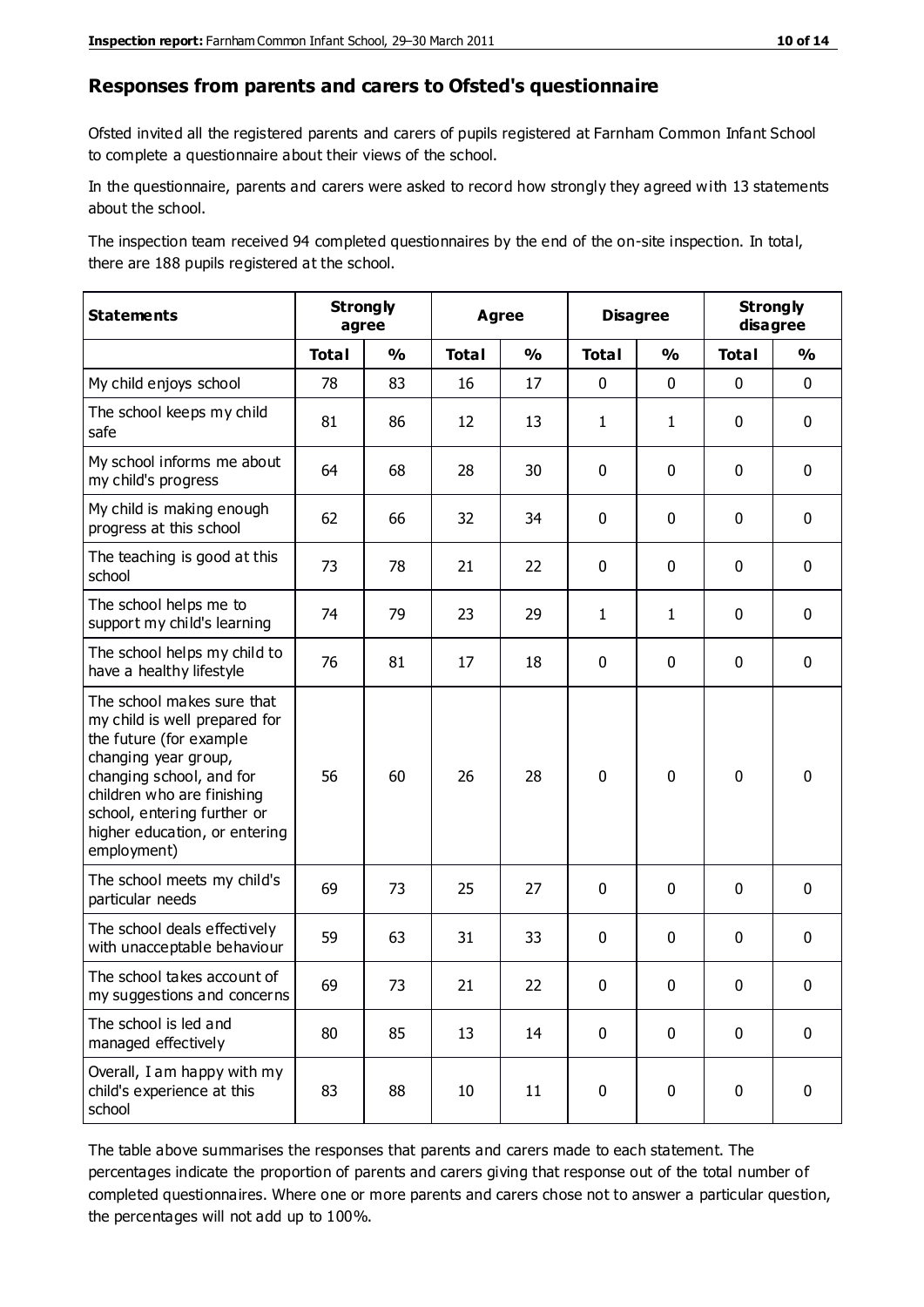#### **Glossary**

| Grade   | <b>Judgement</b> | <b>Description</b>                                                                                                                                                                                                            |
|---------|------------------|-------------------------------------------------------------------------------------------------------------------------------------------------------------------------------------------------------------------------------|
| Grade 1 | Outstanding      | These features are highly effective. An outstanding school<br>provides exceptionally well for all its pupils' needs.                                                                                                          |
| Grade 2 | Good             | These are very positive features of a school. A school that<br>is good is serving its pupils well.                                                                                                                            |
| Grade 3 | Satisfactory     | These features are of reasonable quality. A satisfactory<br>school is providing adequately for its pupils.                                                                                                                    |
| Grade 4 | Inadequate       | These features are not of an acceptable standard. An<br>inadequate school needs to make significant improvement<br>in order to meet the needs of its pupils. Ofsted inspectors<br>will make further visits until it improves. |

#### **What inspection judgements mean**

#### **Overall effectiveness of schools**

|                       | Overall effectiveness judgement (percentage of schools) |      |                     |                   |
|-----------------------|---------------------------------------------------------|------|---------------------|-------------------|
| <b>Type of school</b> | <b>Outstanding</b>                                      | Good | <b>Satisfactory</b> | <b>Inadequate</b> |
| Nursery schools       | 59                                                      | 35   | 3                   | 3                 |
| Primary schools       | 9                                                       | 44   | 39                  | 7                 |
| Secondary schools     | 13                                                      | 36   | 41                  | 11                |
| Sixth forms           | 15                                                      | 39   | 43                  | 3                 |
| Special schools       | 35                                                      | 43   | 17                  | 5                 |
| Pupil referral units  | 21                                                      | 42   | 29                  | 9                 |
| All schools           | 13                                                      | 43   | 37                  | 8                 |

New school inspection arrangements were introduced on 1 September 2009. This means that inspectors now make some additional judgements that were not made previously.

The data in the table above are for the period 1 September 2009 to 31 August 2010 and are consistent with the latest published official statistics about maintained school inspec tion outcomes (see **[www.ofsted.gov.uk](http://www.ofsted.gov.uk/)**).

The sample of schools inspected during 2009/10 was not representative of all schools nationally, as weaker schools are inspected more frequently than good or outstanding schools.

Percentages are rounded and do not always add exactly to 100.

Sixth form figures reflect the judgements made for the overall effectiveness of the sixth form in secondary schools, special schools and pupil referral units.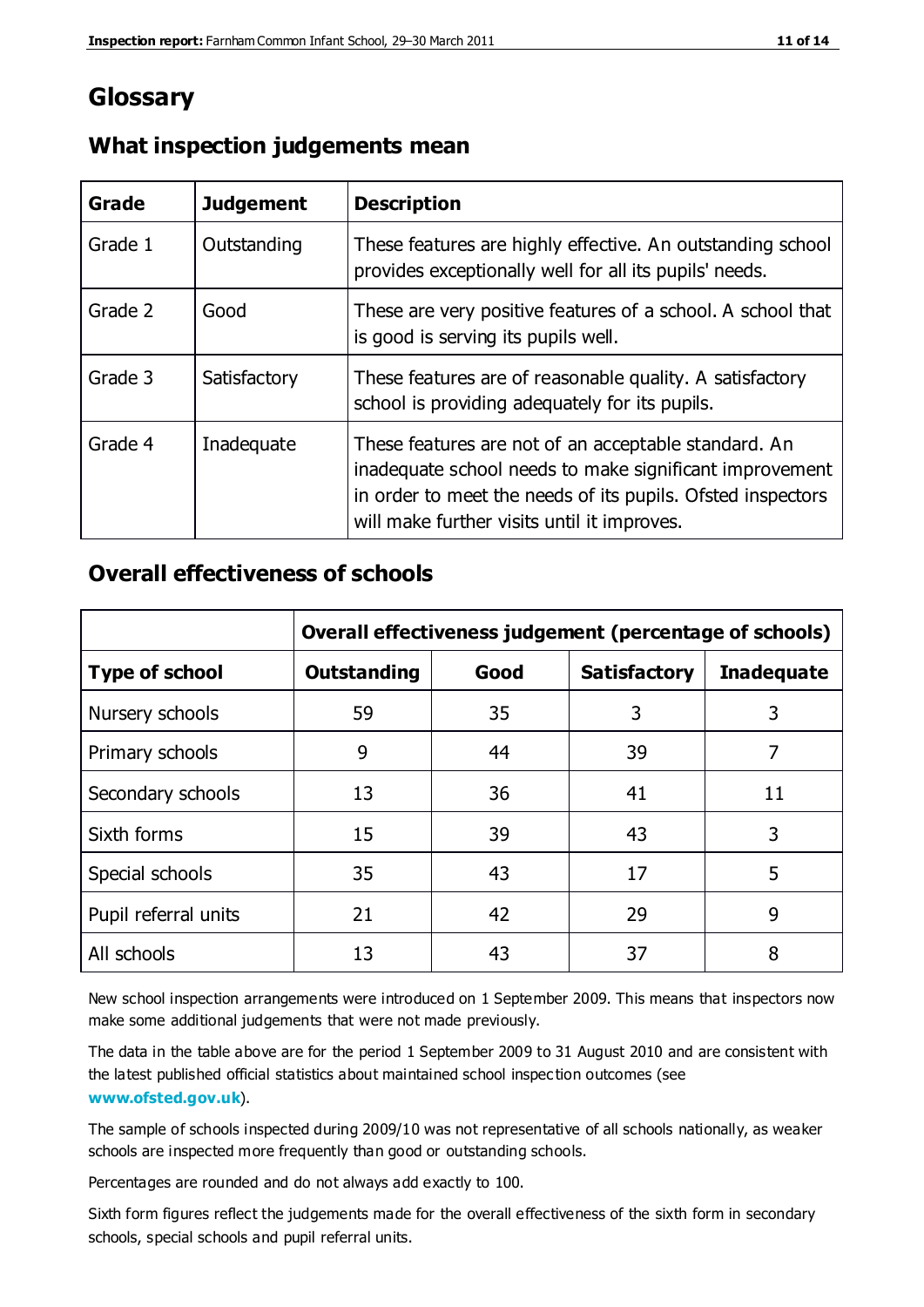#### **Common terminology used by inspectors**

| Achievement:               | the progress and success of a pupil in their learning,<br>development or training.                                                                                                                                                          |
|----------------------------|---------------------------------------------------------------------------------------------------------------------------------------------------------------------------------------------------------------------------------------------|
| Attainment:                | the standard of the pupils' work shown by test and<br>examination results and in lessons.                                                                                                                                                   |
| Capacity to improve:       | the proven ability of the school to continue<br>improving. Inspectors base this judgement on what<br>the school has accomplished so far and on the quality<br>of its systems to maintain improvement.                                       |
| Leadership and management: | the contribution of all the staff with responsibilities,<br>not just the headteacher, to identifying priorities,<br>directing and motivating staff and running the school.                                                                  |
| Learning:                  | how well pupils acquire knowledge, develop their<br>understanding, learn and practise skills and are<br>developing their competence as learners.                                                                                            |
| Overall effectiveness:     | inspectors form a judgement on a school's overall<br>effectiveness based on the findings from their<br>inspection of the school. The following judgements,<br>in particular, influence what the overall effectiveness<br>judgement will be. |
|                            | The school's capacity for sustained<br>improvement.                                                                                                                                                                                         |
|                            | Outcomes for individuals and groups of pupils.                                                                                                                                                                                              |
|                            | The quality of teaching.                                                                                                                                                                                                                    |
|                            | The extent to which the curriculum meets<br>pupils' needs, including, where relevant,<br>through partnerships.                                                                                                                              |
|                            | The effectiveness of care, guidance and<br>support.                                                                                                                                                                                         |
| Progress:                  | the rate at which pupils are learning in lessons and<br>over longer periods of time. It is often measured by<br>comparing the pupils' attainment at the end of a key                                                                        |

stage with their attainment when they started.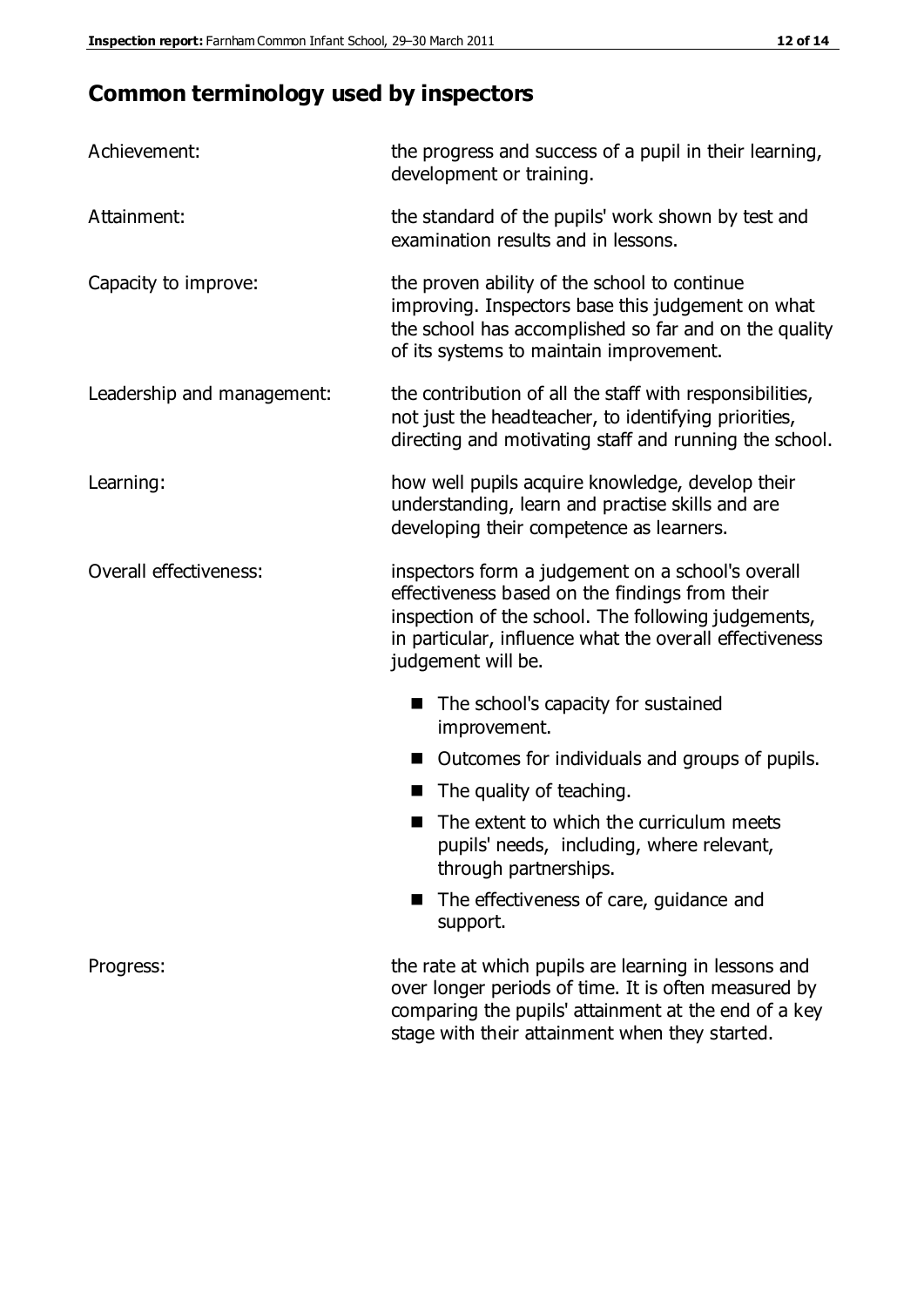#### **This letter is provided for the school, parents and carers to share with their children. It describes Ofsted's main findings from the inspection of their school.**

30 March 2011

#### Dear Pupils

#### **Inspection of Farnham Common Infant school, Farnham Common SL2 3HS**

Thank you for helping us with our inspection of your school. We enjoyed talking to you and watching you do your work. We were very impressed with the exciting things that happen in the woods where some of you built shelters. It is a splendid place to learn and to watch the changes that take place throughout the year. We were also as interested as you were watching the chicks hatch. We were amazed watching them struggle out of their shells and in a very short time standing up shaking their feathers. We will always remember being at Farnham Common and seeing the chicks in the incubators.

We think you go to a good school which has some extra special parts to it like the Forest School. We also thought you were very well behaved and kind to each other. Those are important parts of growing up that will help you even after you leave school. We thought you worked very hard in class and we saw some really good writing. We liked the way you added some drawings to your stories. All the adults who work in school look after you very well and this helps you to learn better. At the moment there are one or two things that your headteacher is going to improve. We have asked her to check that all the teachers make sure you check your work as you go along. We also asked that some of you who find work really easy have some different things to do to give you that extra challenge. The other thing we think you could practise now is doing joined-up handwriting as soon as you know how to write your letters correctly. This will help you to write faster and get those stories finished!

Your headteacher is also going to continue involving the teachers and other adults in planning more exciting activities in the curriculum so that you are involved as much as possible.

We hope the rest of the year is as successful as it has been so far.

Yours sincerely

June Woolhouse Lead inspector